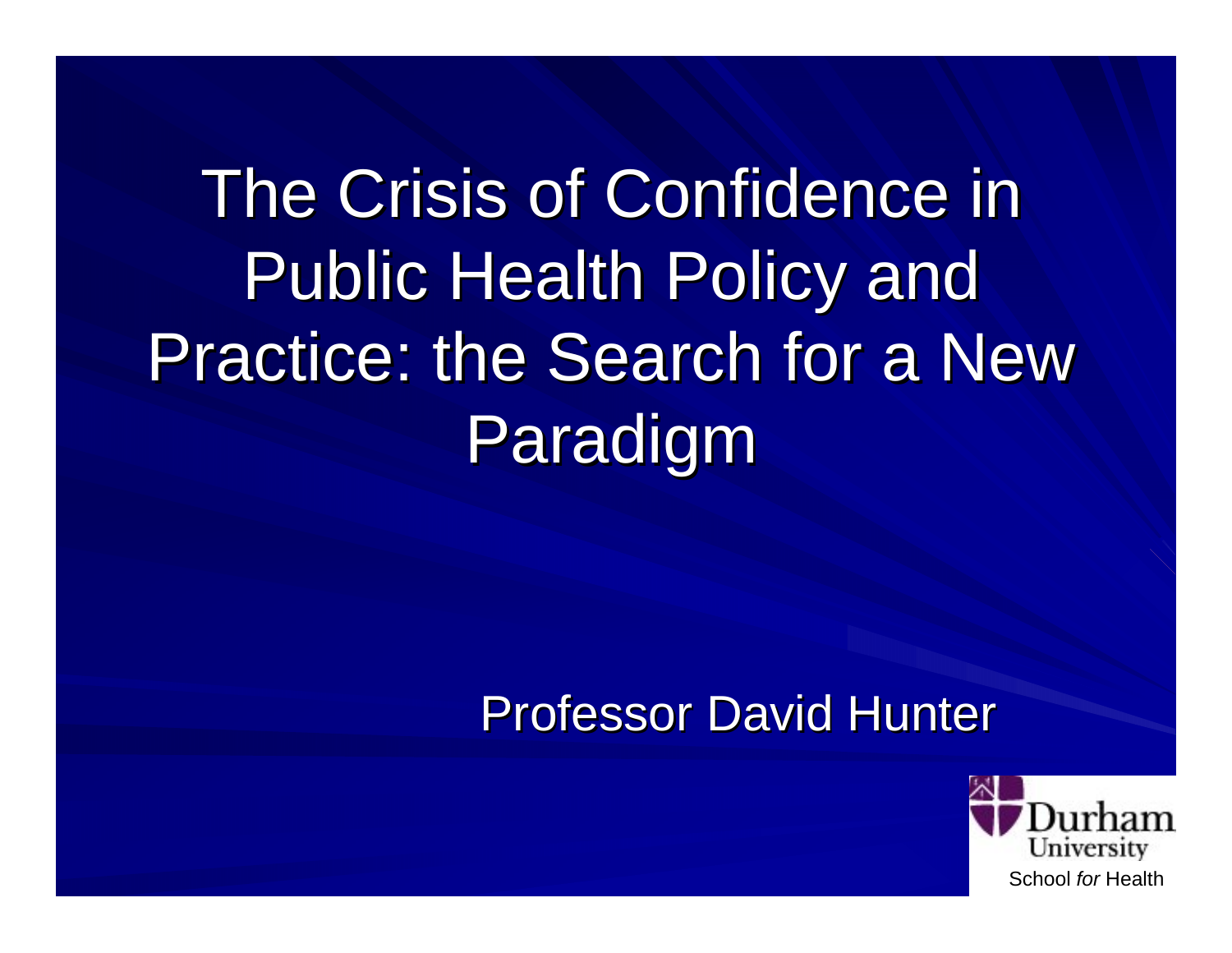Public Health: Losing its Way? *Public health has historically been one of the vital forces leading to…collective action for health and well-being.*

*The widespread impression exists today that this leading role has been weakening and that public health is experiencing a severe identity crisis as well as a crisis of organisation and accomplishment.*

Julio Frenk (1992), Minister for Health, Mexico

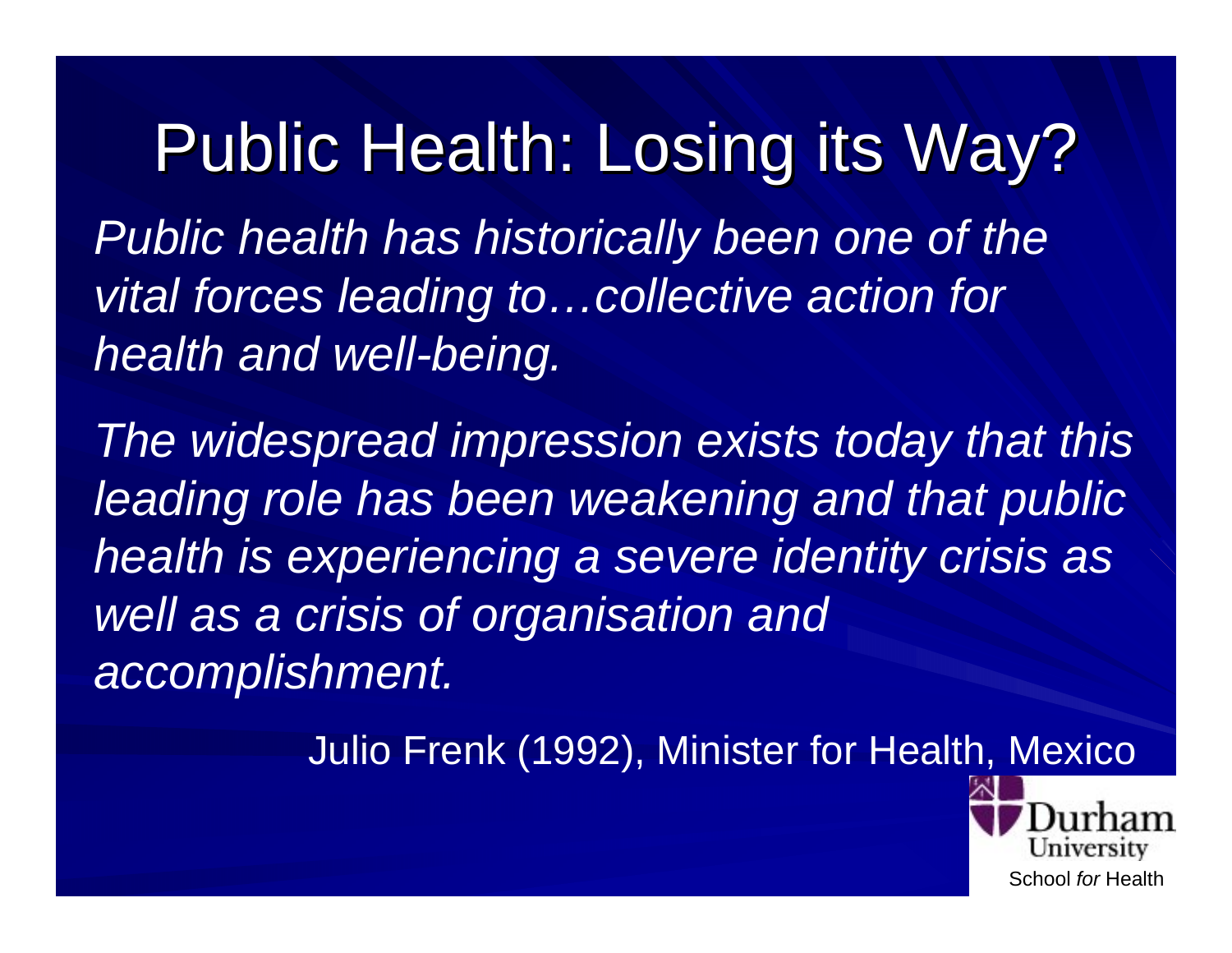### **Structure of Talk**

**Notainary is public health in crisis?** What is wrong with policy, governance and What is wrong with policy, governance and leadership?

**The new governance** 

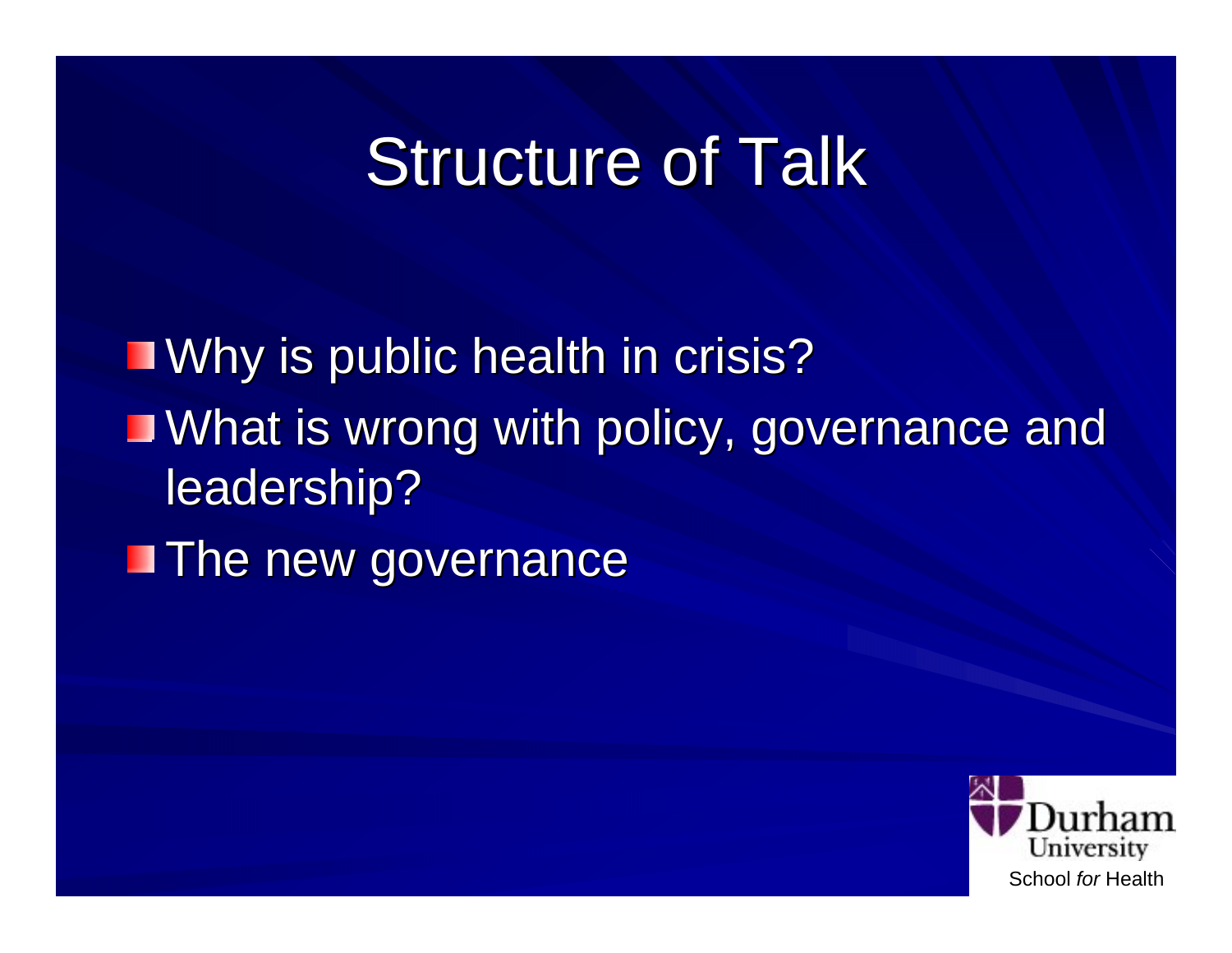### **Policy Paradox**

Public health is high on the policy agenda but its capacity and capability remain weak<sup>1</sup>

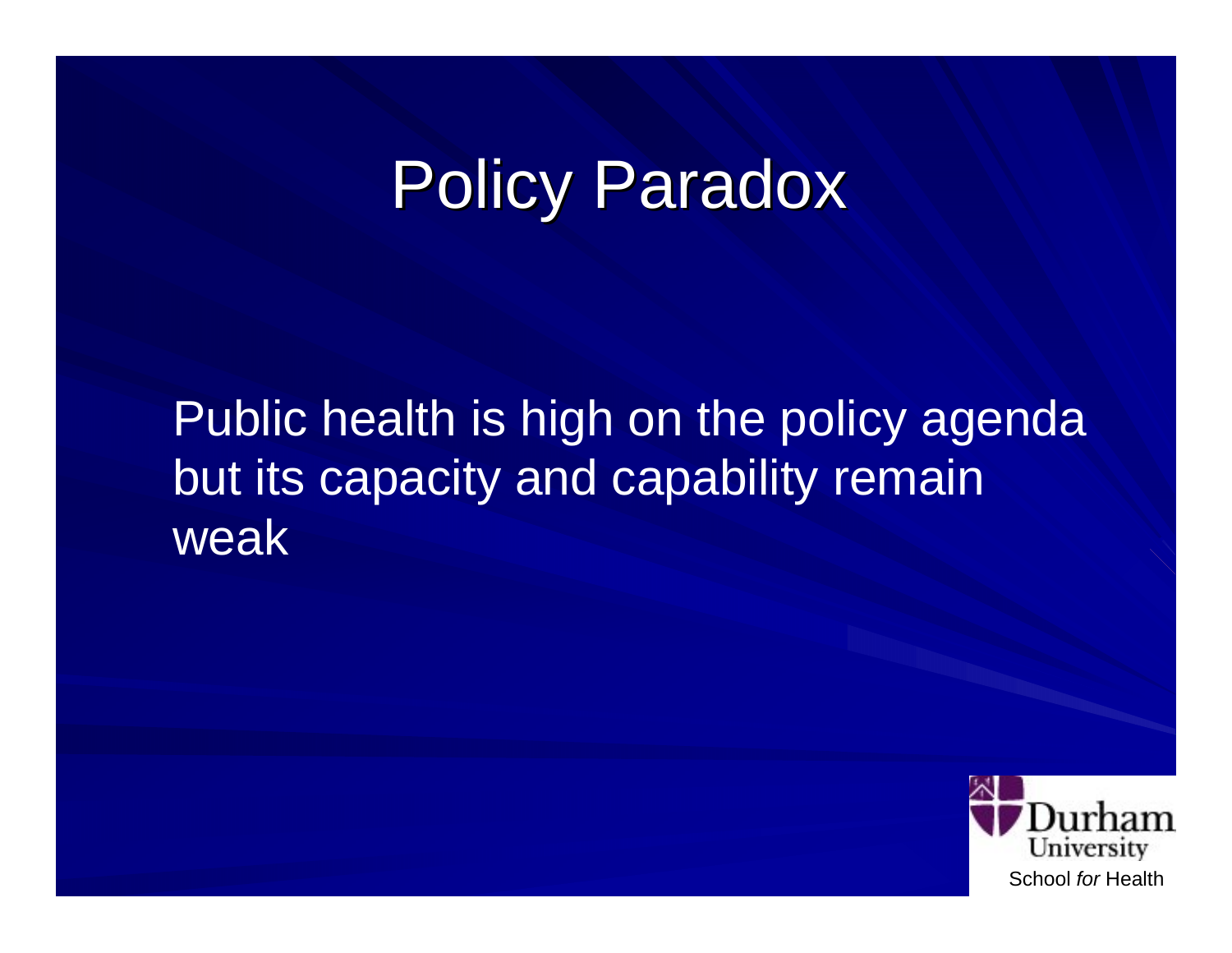## Why?

■ Confused and inconsistent government policy: nanny state v. enabling state? **Jigsaw policies that push and pull in** different directions

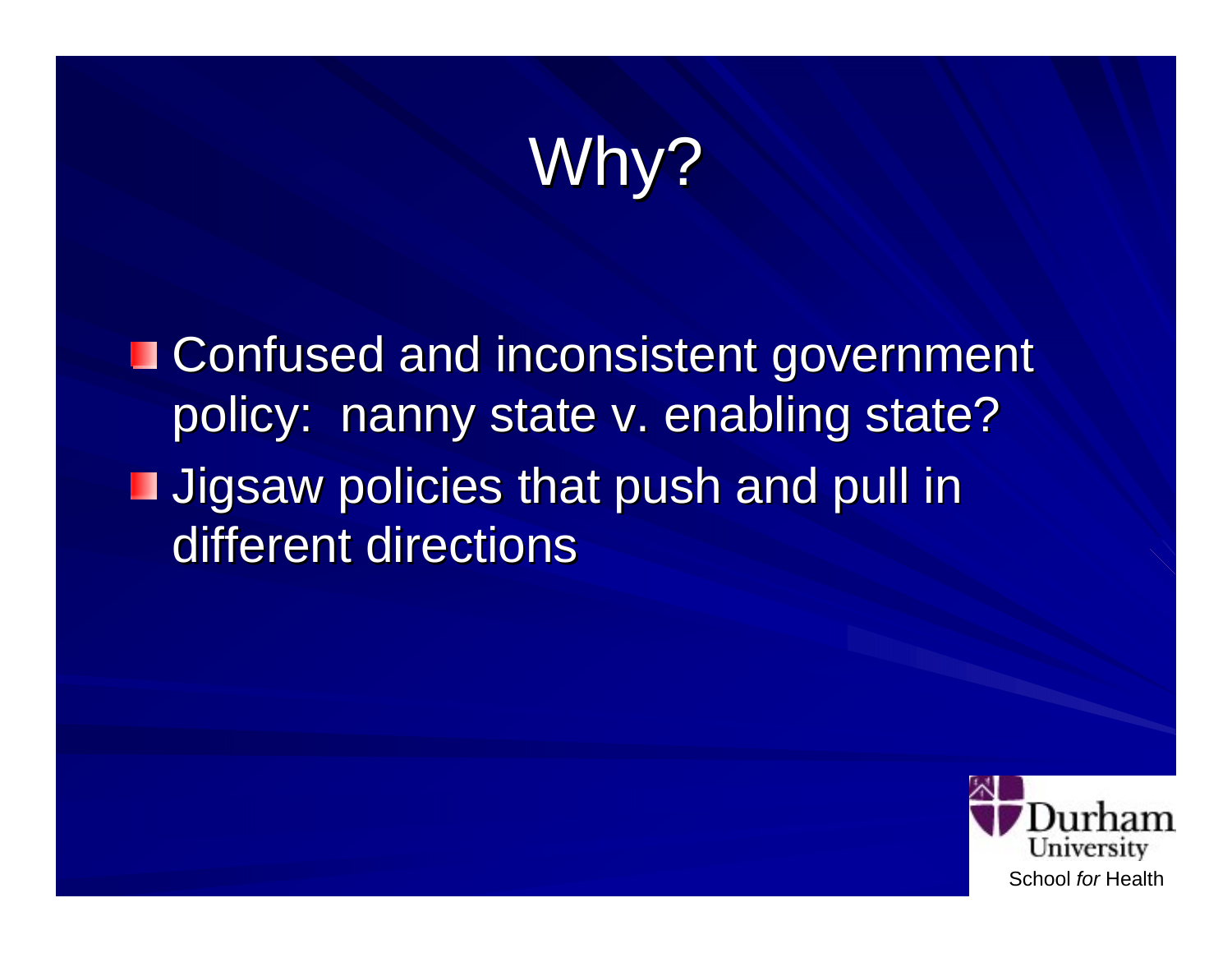## Prime Minister's Speech on **Healthy Living**

Support for firm action by government  $\cdot$ –'personal journey of change' Anti-nanny state and enabling role for government

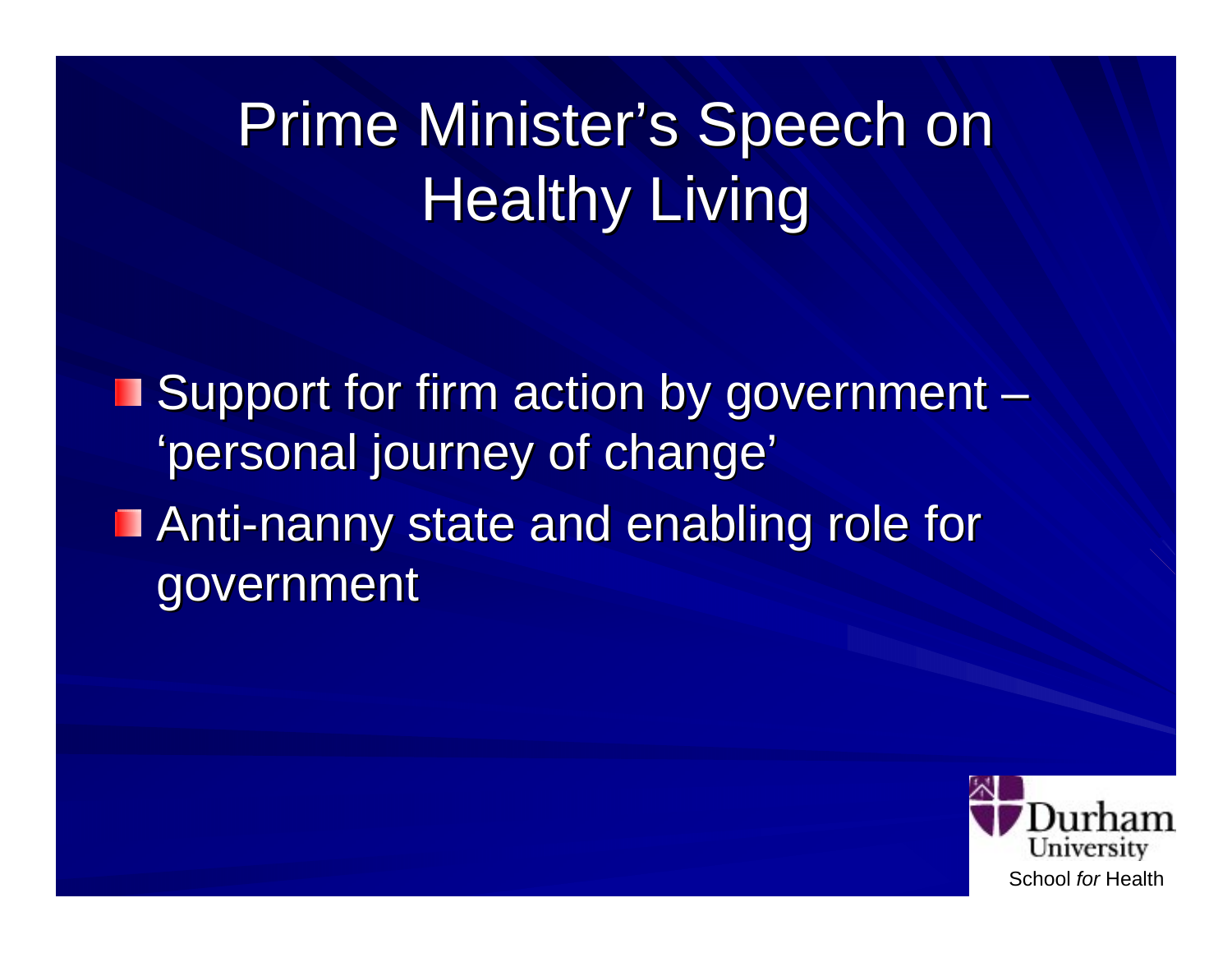## Individual and Community Oriented Preventative Action for Health



*Intersectoral action for Health. WHO. 1986*

School *for* Health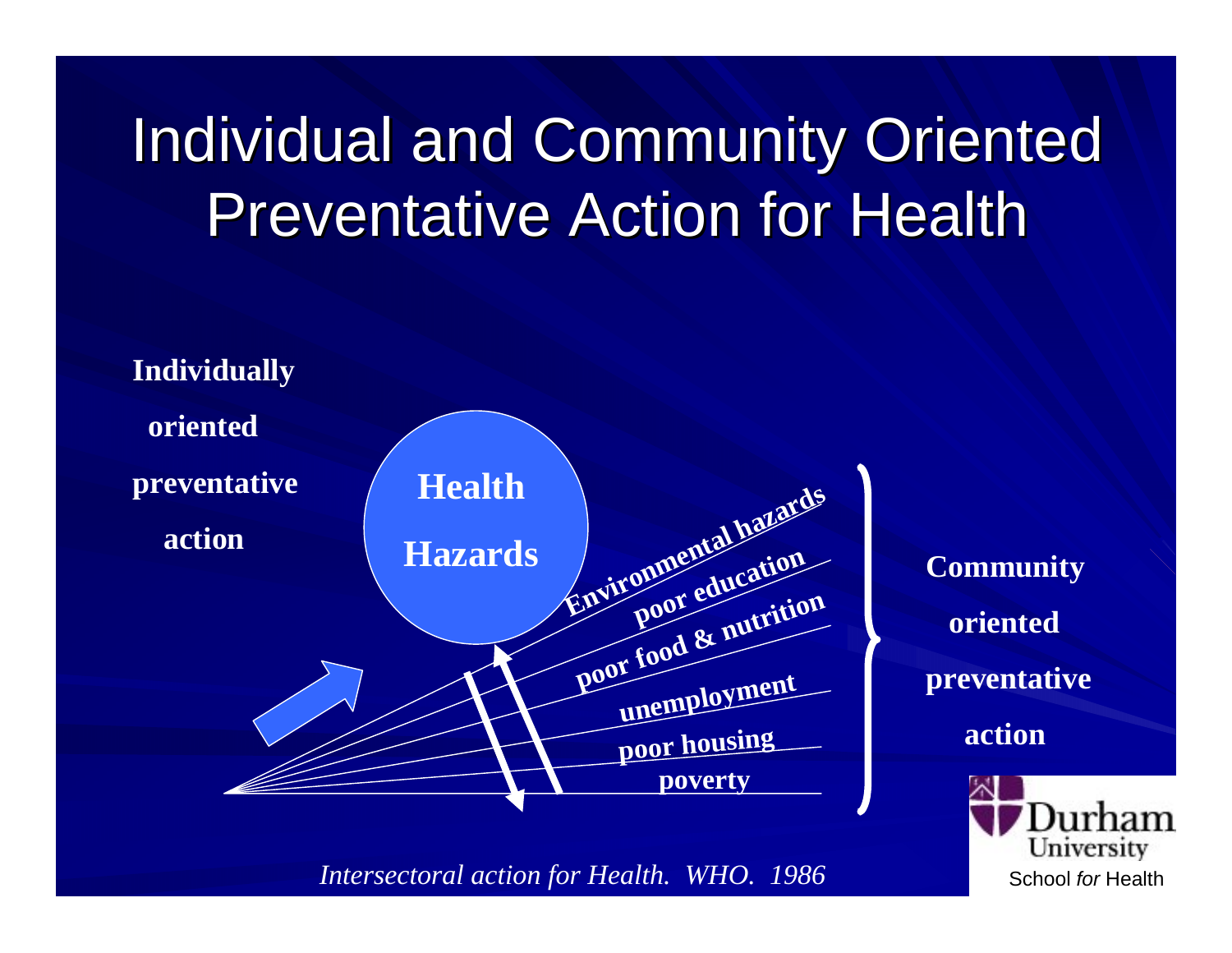## Chief Medical Officer for England's Critique

- Public health budgets raided to reduce hospital deficits or meet acute care targets
- **Lack of investment in public health** workforce
- Weakening effect of constant NHS reorganisation

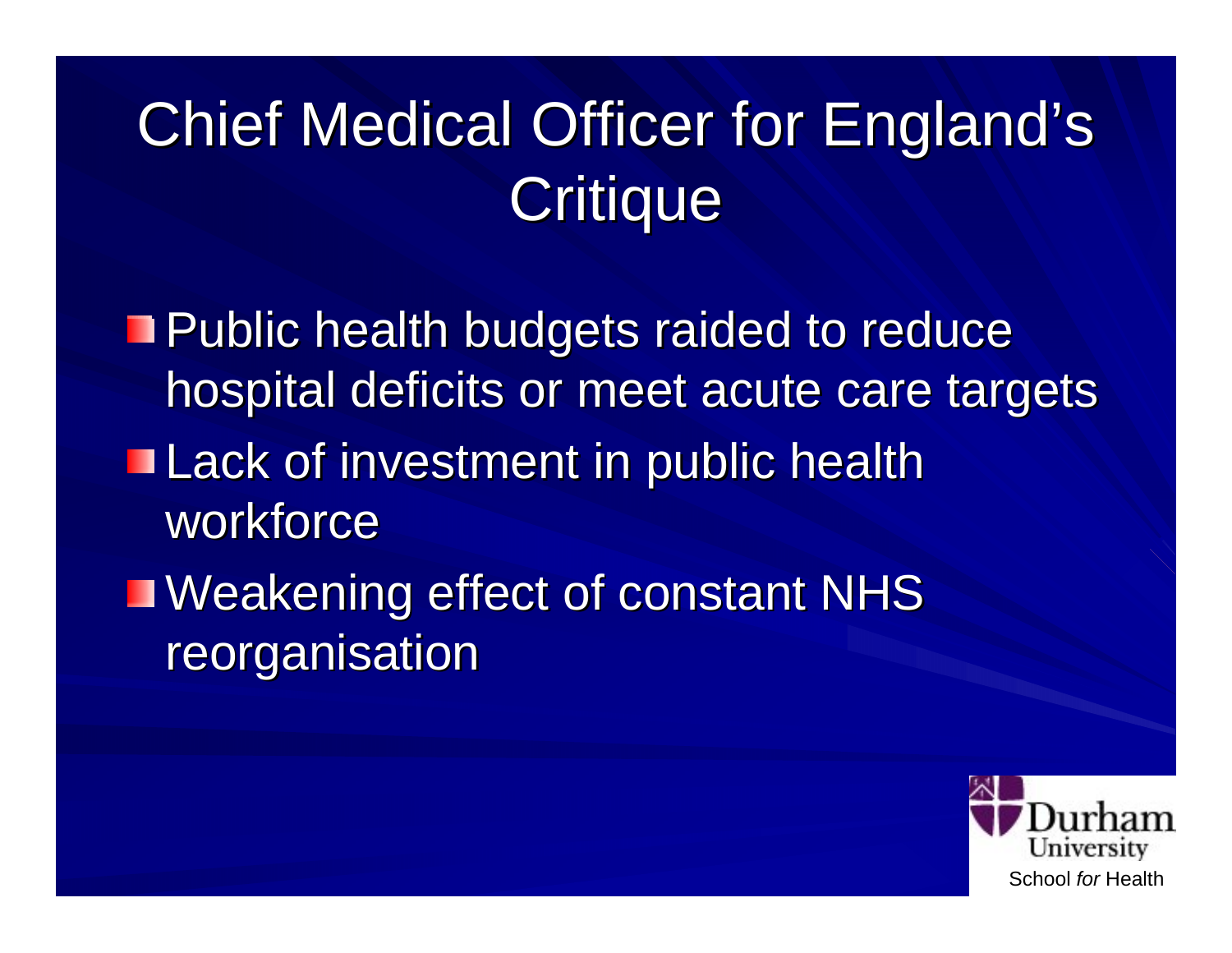*This situation has not been created by any person or group of people. It is the result of many disparate factors, but at its heart is a set of attitudes that emphasises short-term thinking, holds too dear the idea of the hospital bed and regards the prevention of premature death, disease and disability as an option not a duty.*

CMO's Annual Report 2005 (July 2006)

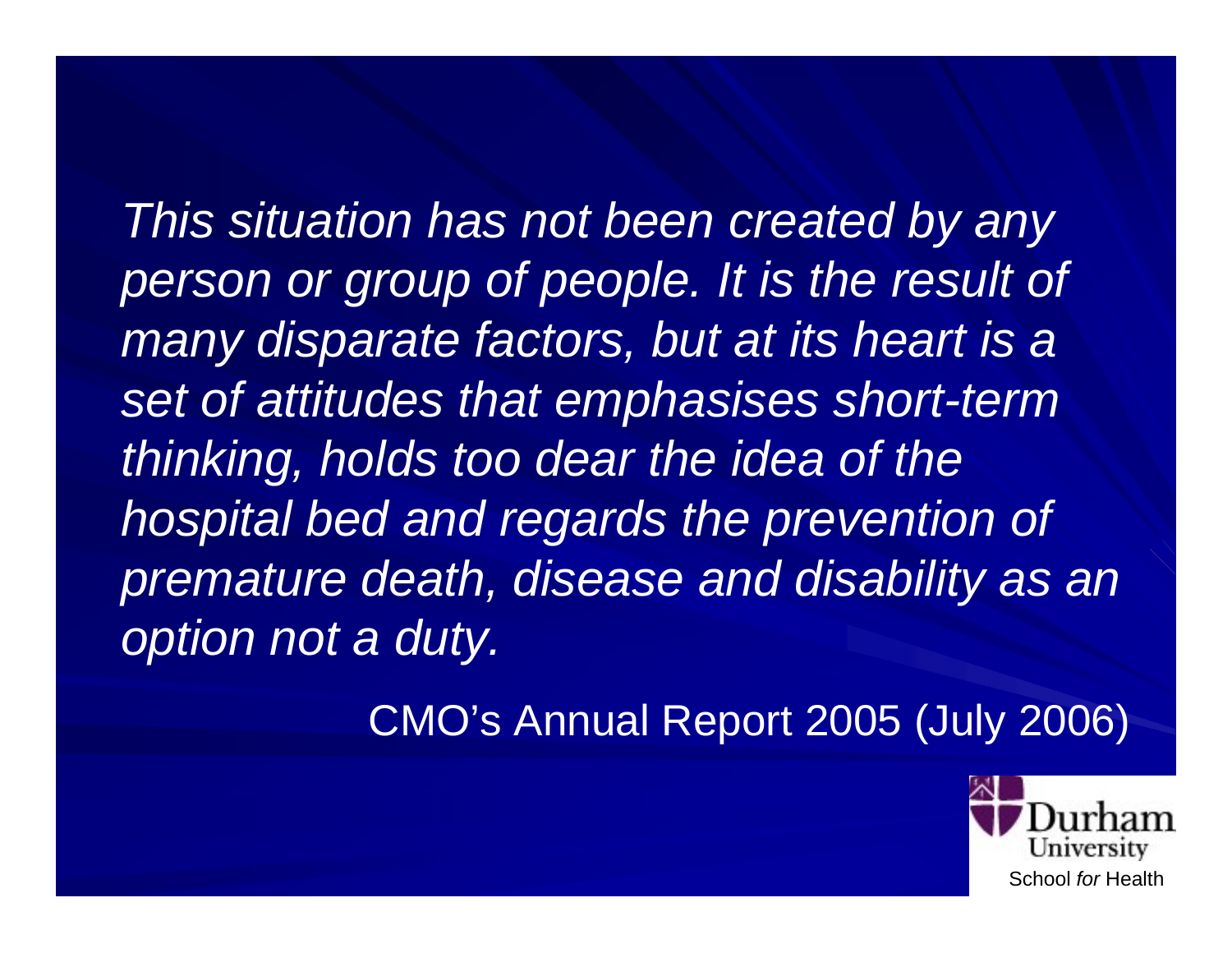#### **Greater Manchester Health Inequalities** Review (Audit Commission)

- No health vision and a lack of champions
- **Concerted action absent** Ш
- No overall leadership
- Constant reconfiguration prevents progress
- Management time focused on planning for and spending small amounts of money  $\cdot$  $\sim$ – 'projectitis'
- Lack of engagement with voluntary sector Ш
- Minimal use of information
- DsPH have too wide a range of responsibilities  $\cdot$  job H  $\mathcal{L}_{\mathcal{A}}$ stretch
- The collective role to all sectors is unclear

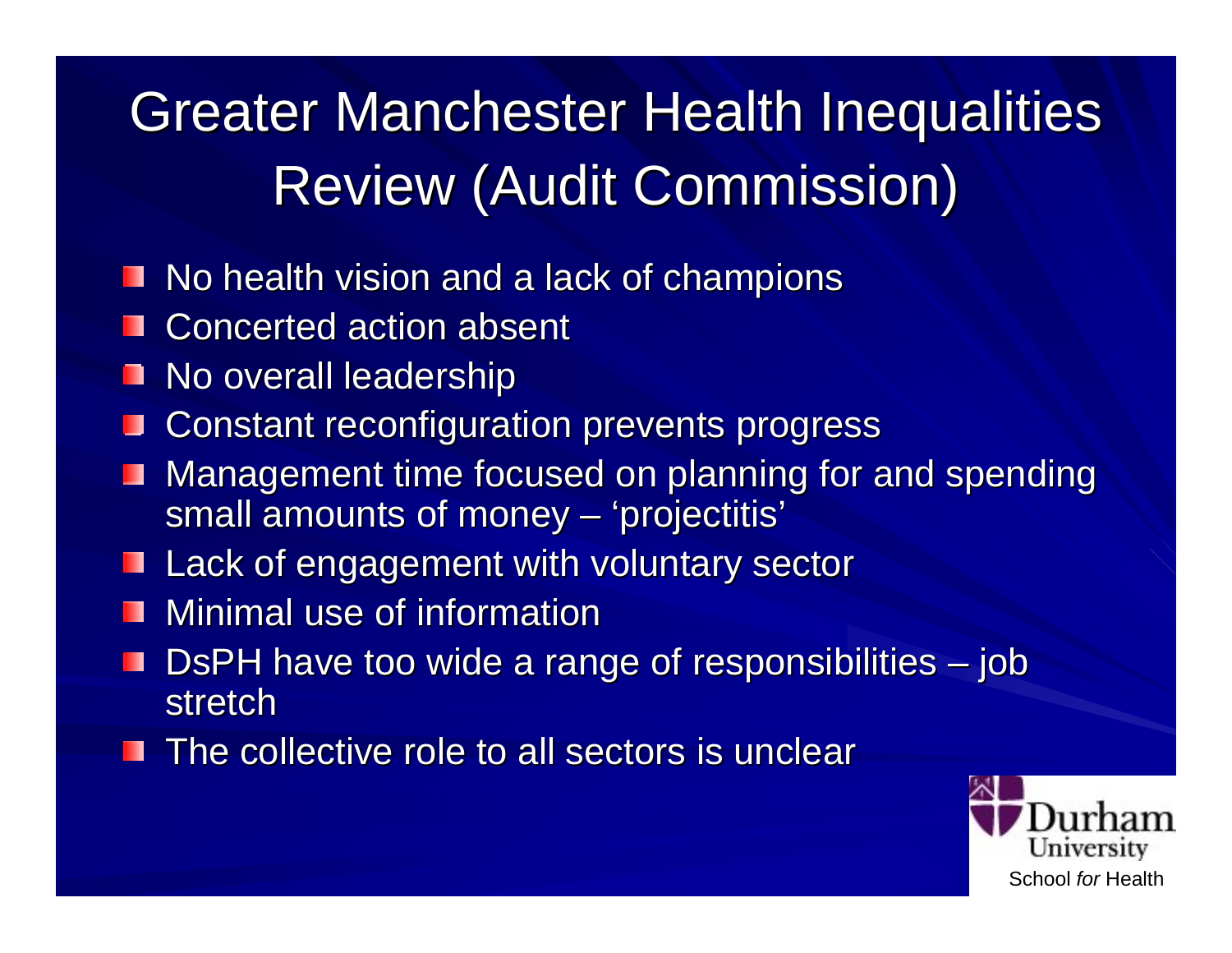## **Shifting the Balance**

*Numerous policy statements and initiatives in the field of public health have not resulted in a rebalancing of policy away from health care (a 'national sickness service'). This will not happen until there is a realignment of incentives in the system to focus on reducing the burden of disease and tackling the key lifestyle and environmental risks.*

Derek Wanless (2004) Securing Good Health for the Whole Population

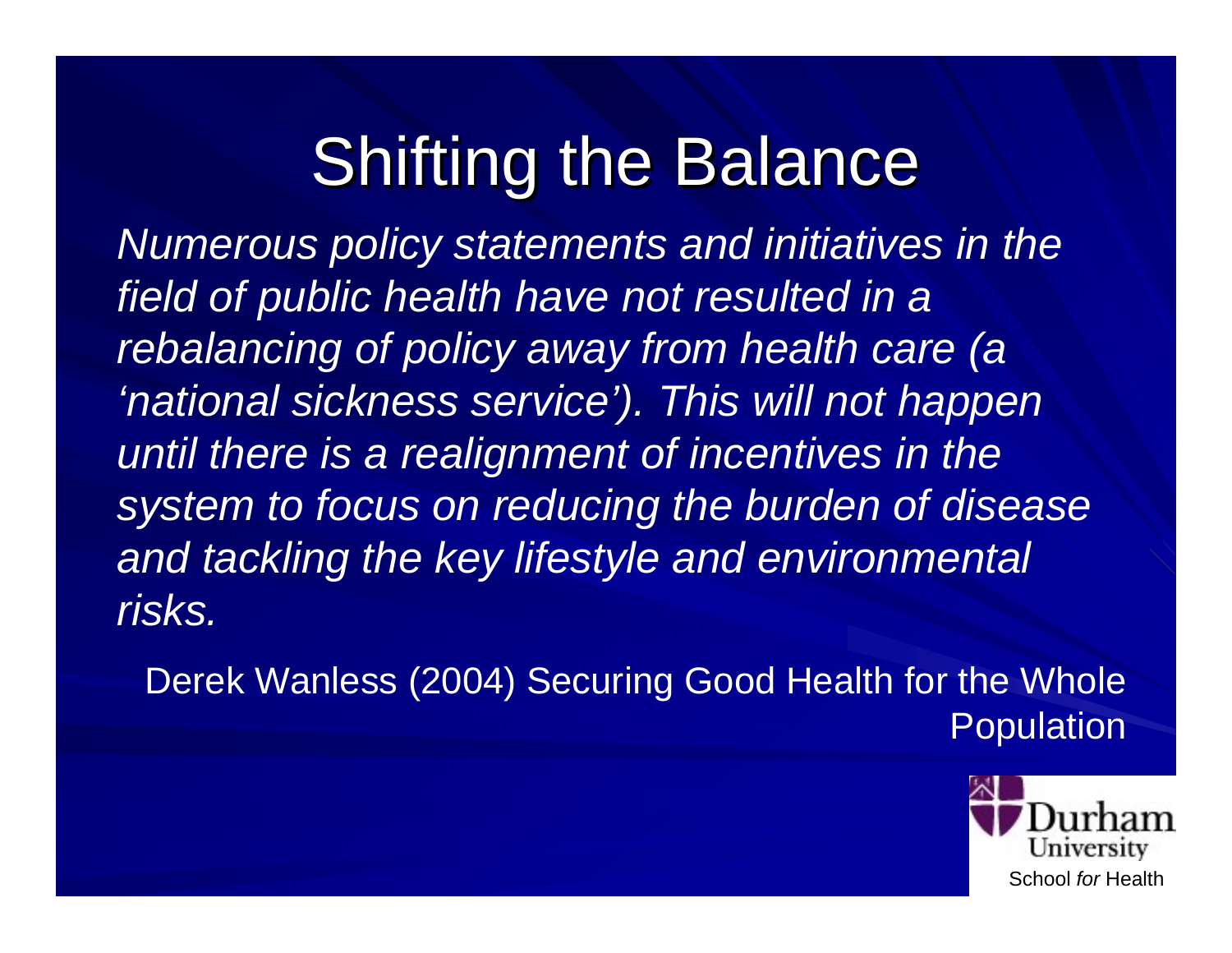## Barriers to Shifting the Balance from III-health to Health

- **Capacity problems** ш
- **II Impact of successive NHS reorganisations**
- **Terror by targets culture**
- **Lack of alignment of performance management** mechanisms between partners
- **Fitness for purpose**
- **Neak leadership**
- **Absence of effective governance**

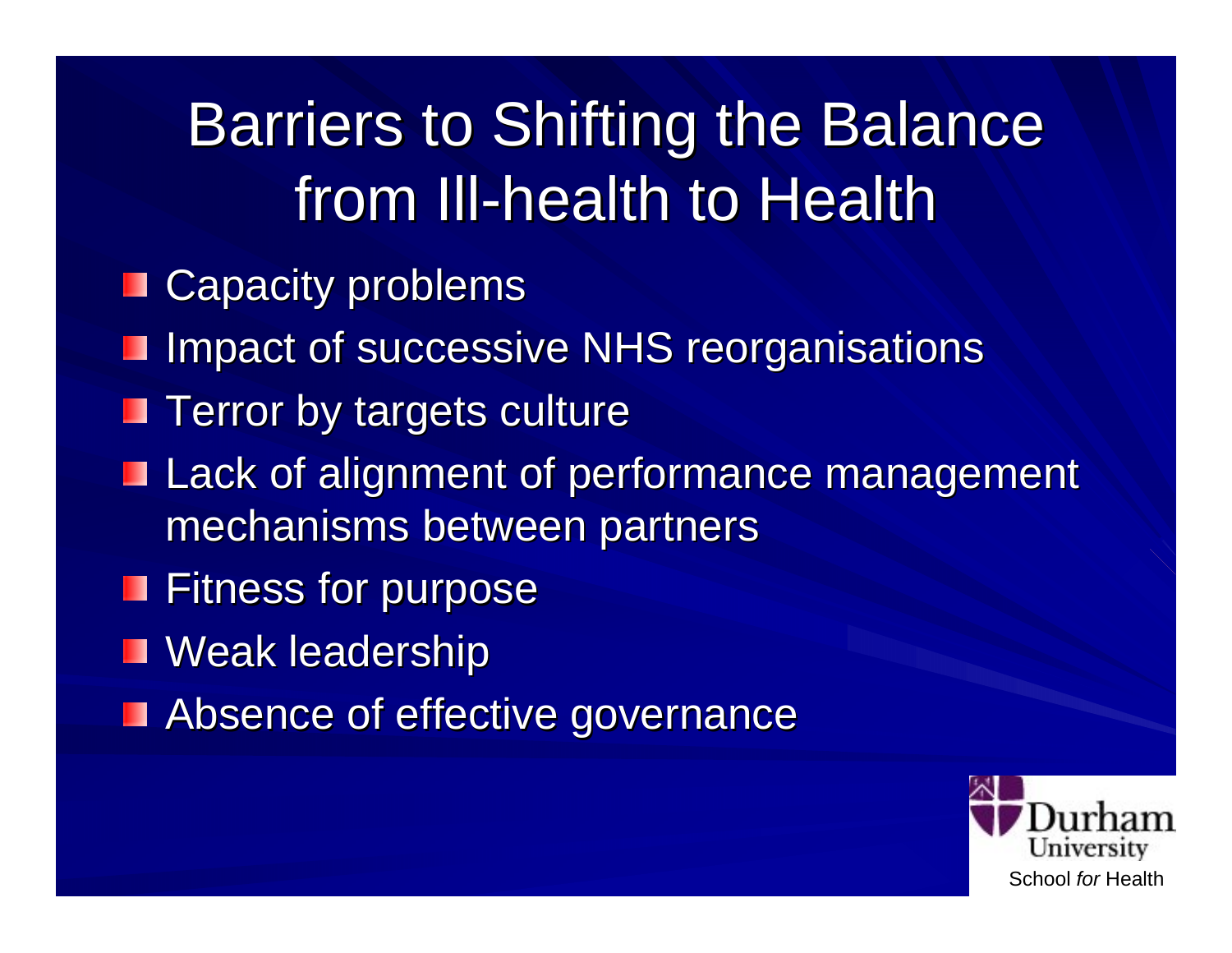## Dynamics Without Change

*Any suggestion of real reform has been a deceit. Working patterns, practice and custom are at the heart of many capacity issues [in the NHS] and have never been challenged. It is extraordinary the gap between highly motivated frontline staff and the systemic dysfunctionality in which they operate.*

Aidan Halligan, former Deputy CMO (2006)

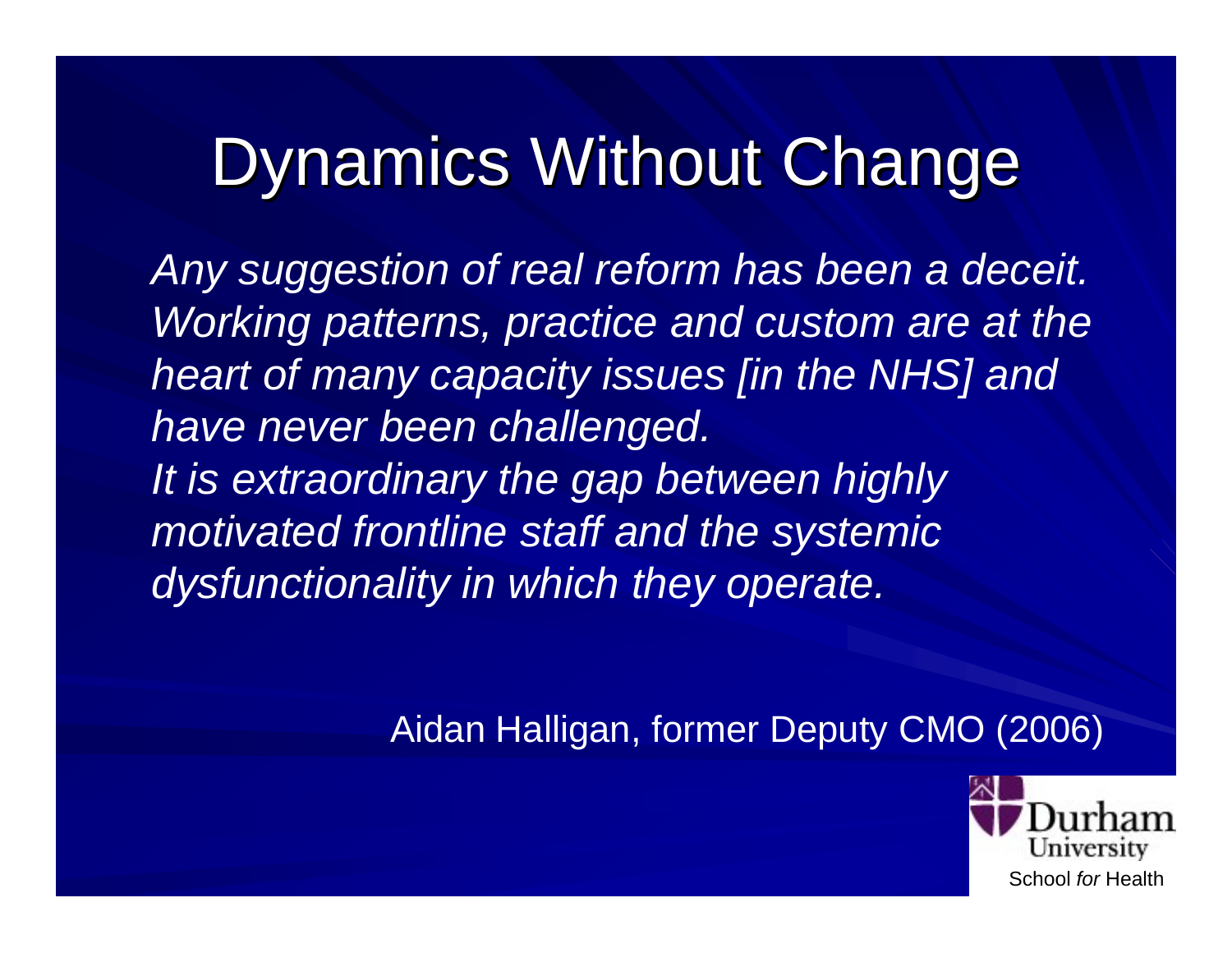## What is Wrong with Policy, Governance and Leadership?

- Politicians have become managers  $\cdot$  $\mathcal{L}_{\mathcal{A}}$ Politicians have become managers – politics<br>have become managerialised
- Managers have become politicians  $\cdot$  $\mathcal{L}_{\mathcal{A}}$  , where  $\mathcal{L}_{\mathcal{A}}$  is the set of the set of the set of the set of the set of the set of the set of the set of the set of the set of the set of the set of the set of the set of the set of the set of the management has become politicized
- $\blacksquare$  Terror by targets
- **Balloon squeezings**
- $\blacksquare$  More of the same is the answer: more management, more performance assessment
- Does government want leaders or followers?
- We are not dealing with a machine but a complex adaptive system

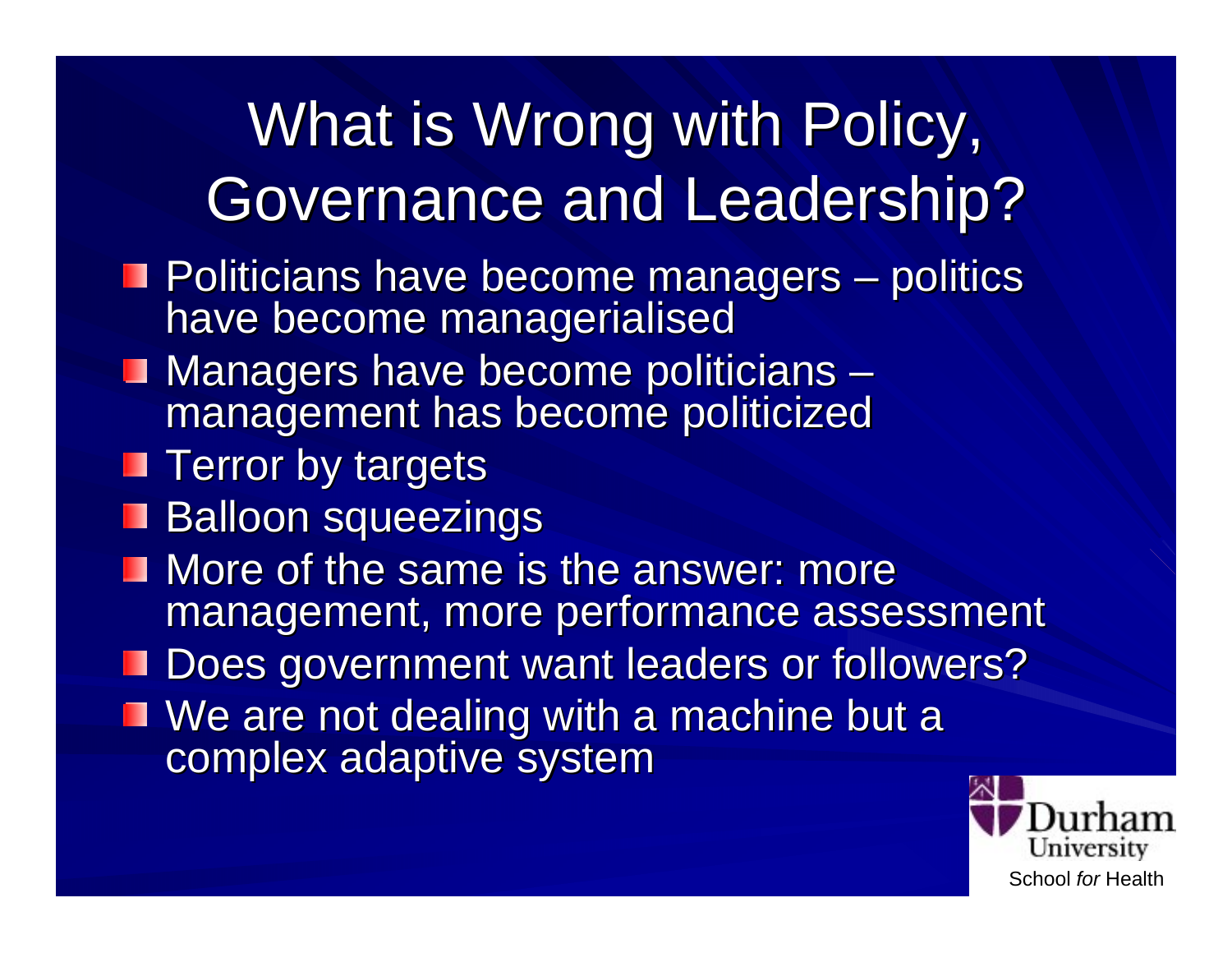#### **Complex Adaptive System**

*A collection of individual agents with freedom to act in ways that are not always totally predictable, and whose actions are interconnected so that one agent's actions changes the context for other agents.*

Plsek and Greenhalgh (2001), British Medical Journal

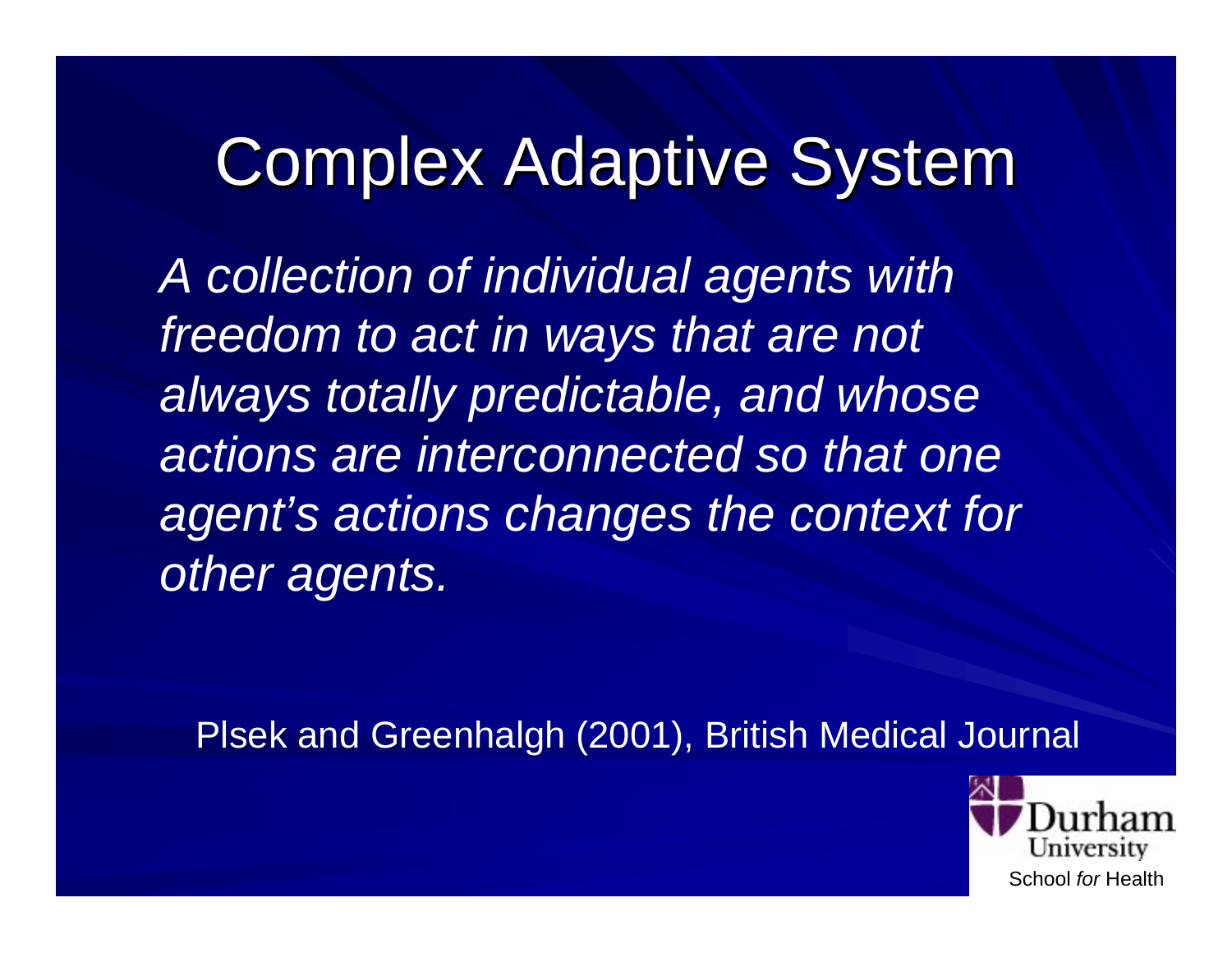## The Main Determinants of Health



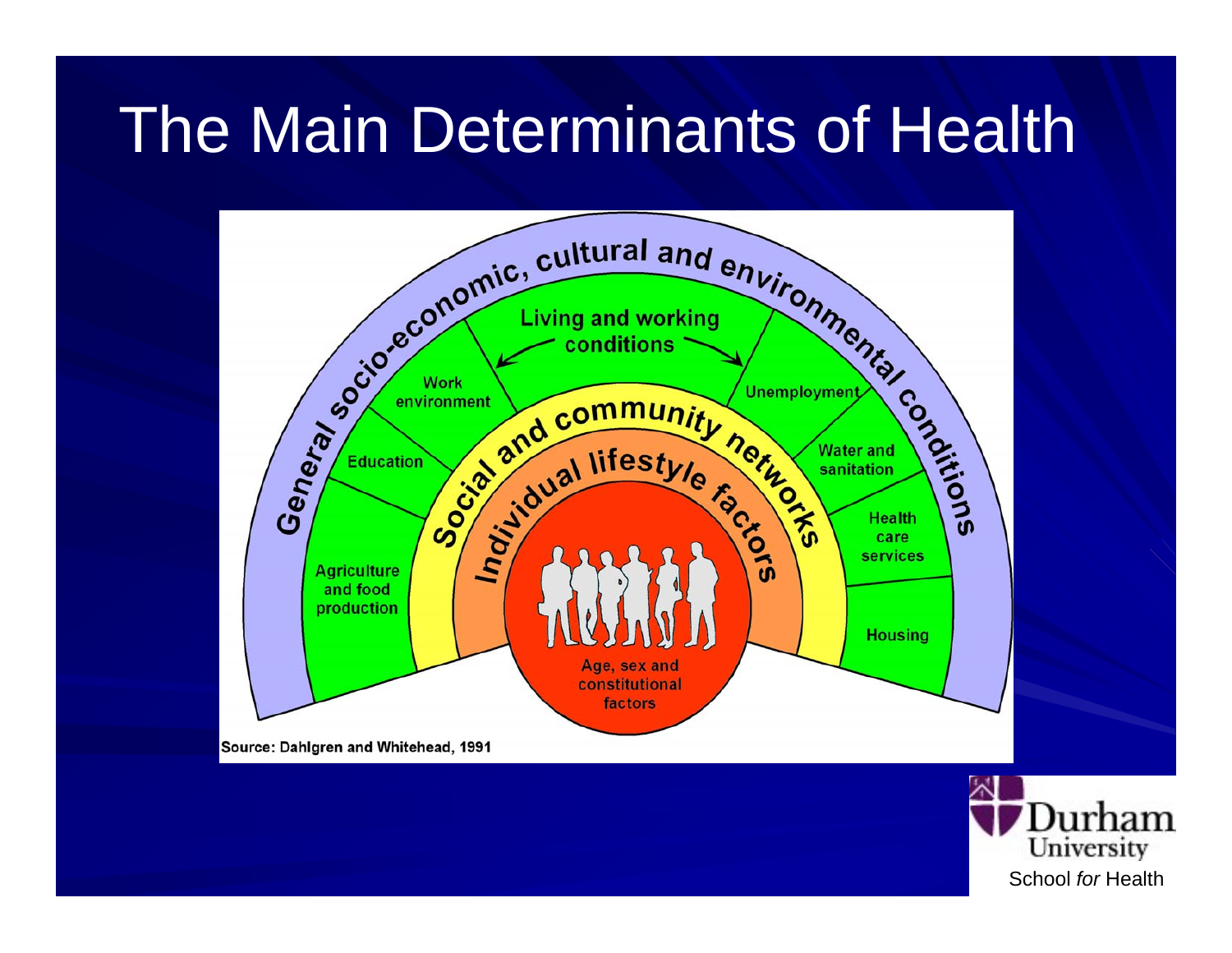#### Global Determinants of Health



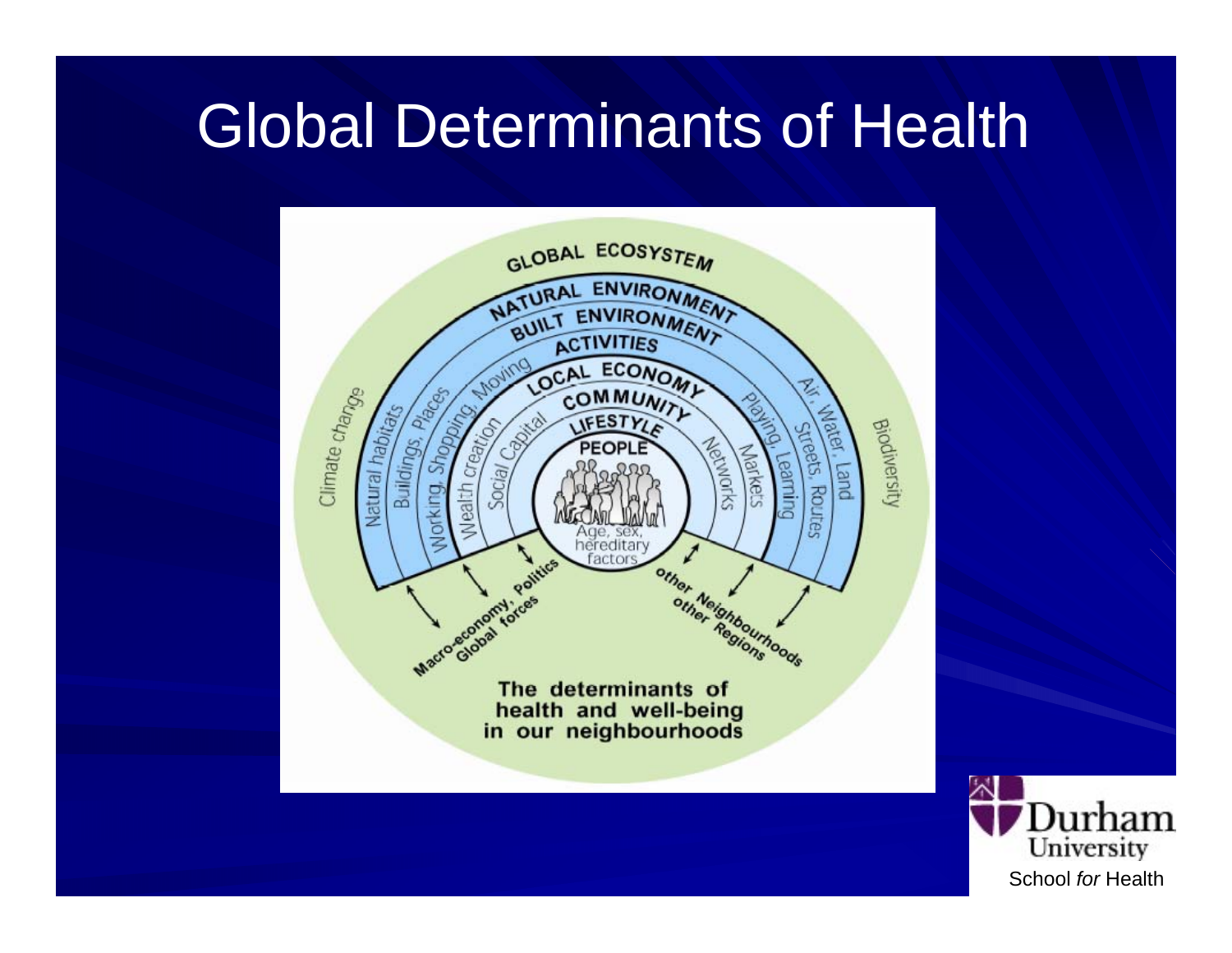## The Public Health System

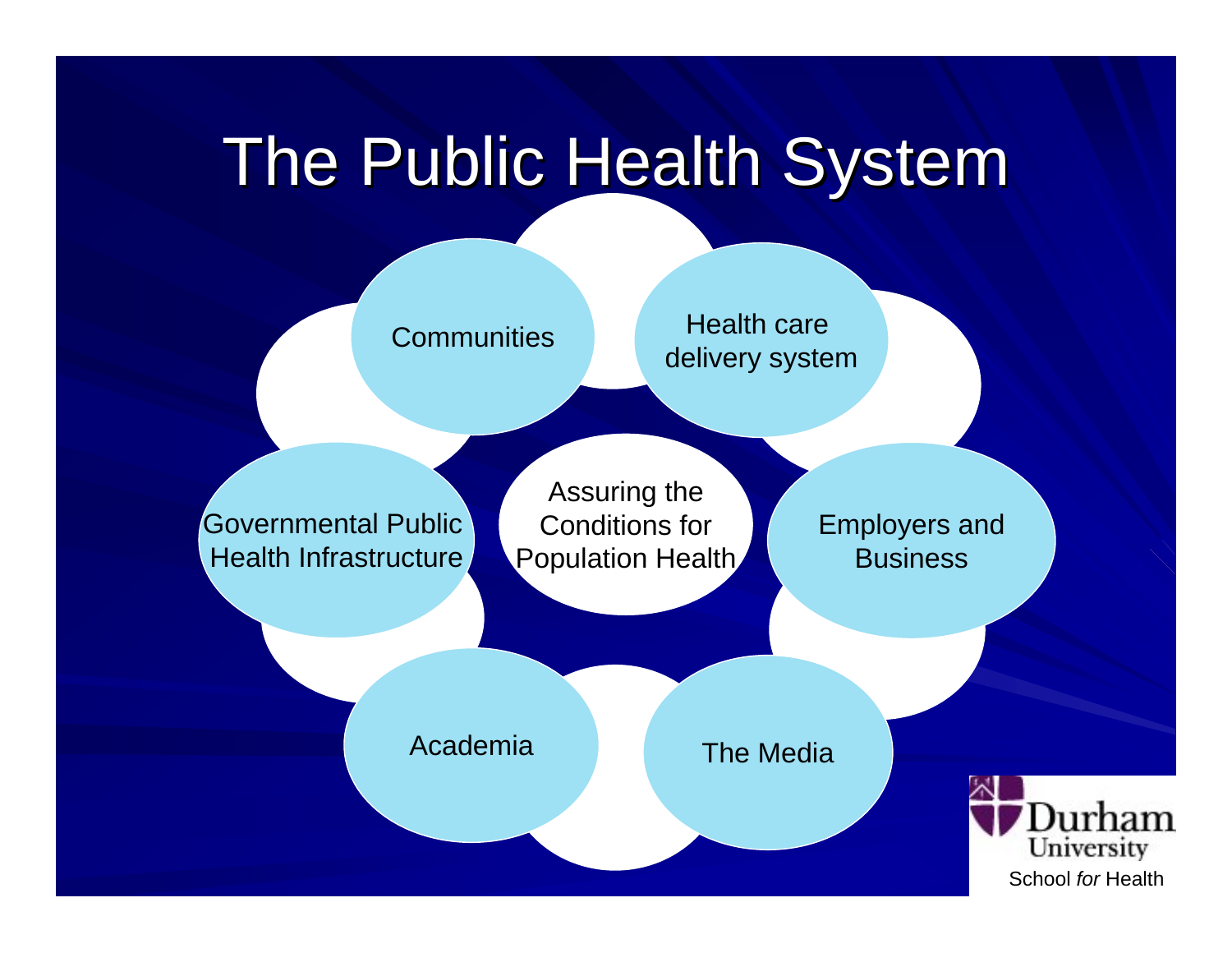## The Public Health System

*The concept of a public health system describes a complex network of individuals and organisations that have the potential to play critical roles in creating the conditions for health. They can act for health individually, but when they work together toward a health goal, they act as a system – a public health system.*

#### Institute of Medicine (2003)

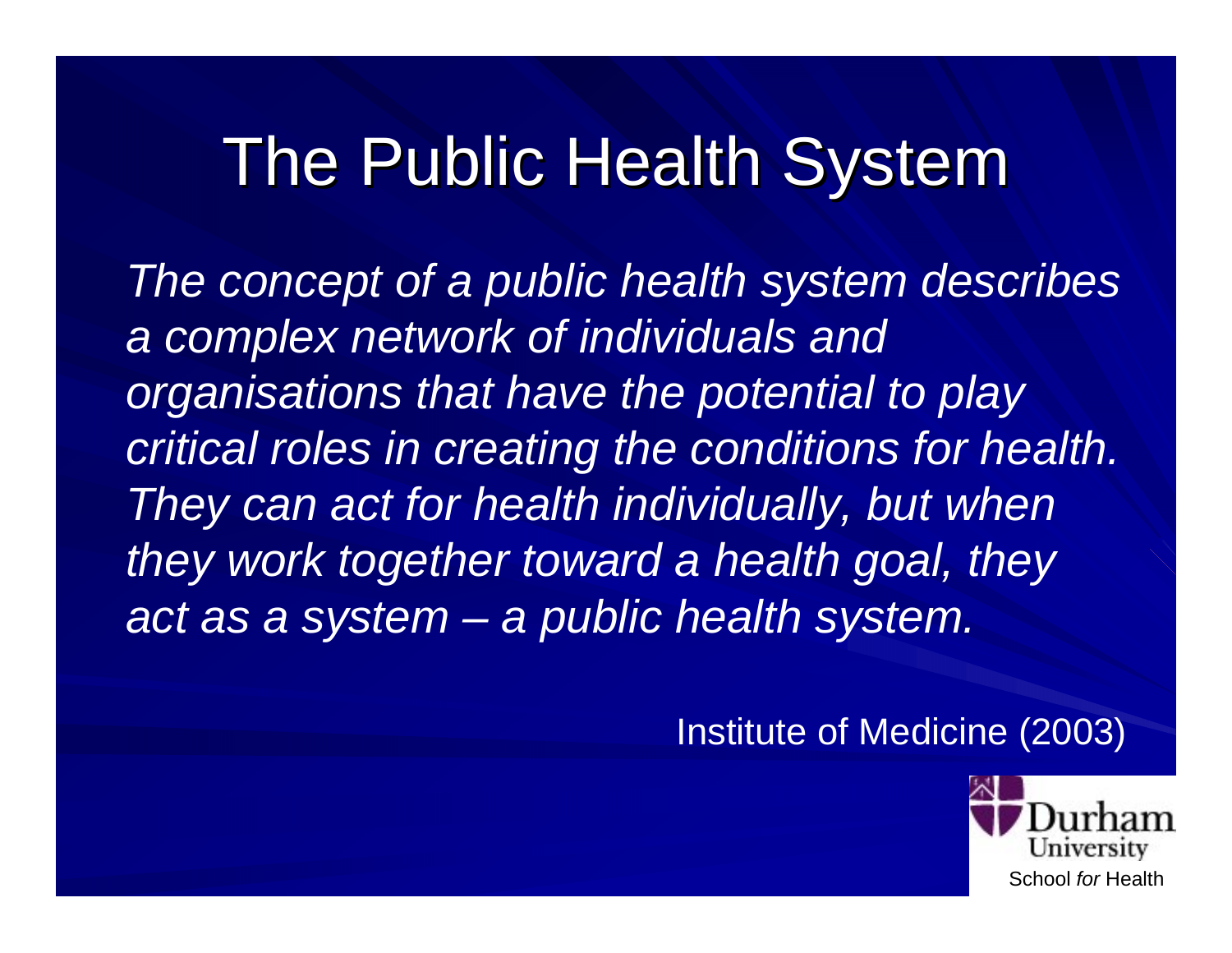#### **The New Governance**

- **Healthy populations versus healthy Healthy** institutions?
- **Health service managers or managers of** health?
- **Managerial epidemiology: responsibility for** the health of a defined population
- Place-shaping role

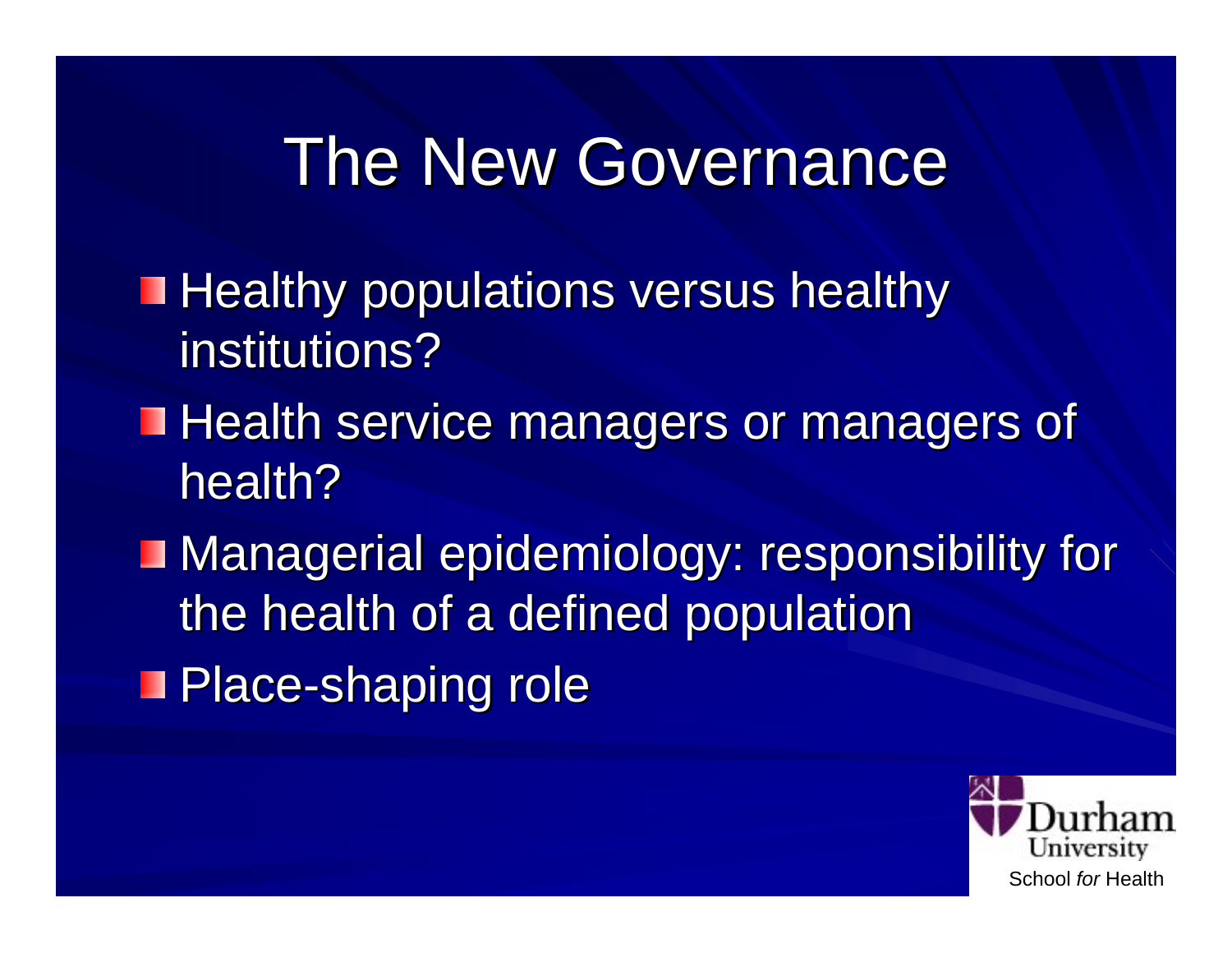## Health in All Policies (HiAP)

- Horizontal, policy-related strategy aimed at contributing to improved population health
- Complementary to more common approaches of public health and health care services
- $\blacksquare$  Takes into account the health impacts of other policies when planning policies, deciding between various policy options, and implementing policies in other sectors
- HiAP aims to clarify links between policies and interventions, health determinants and consequent outcomes
- Ultimate aim: to create evidence-based policy-making by assessing and discussing the possible health impacts of existing policies as well as proposed policies